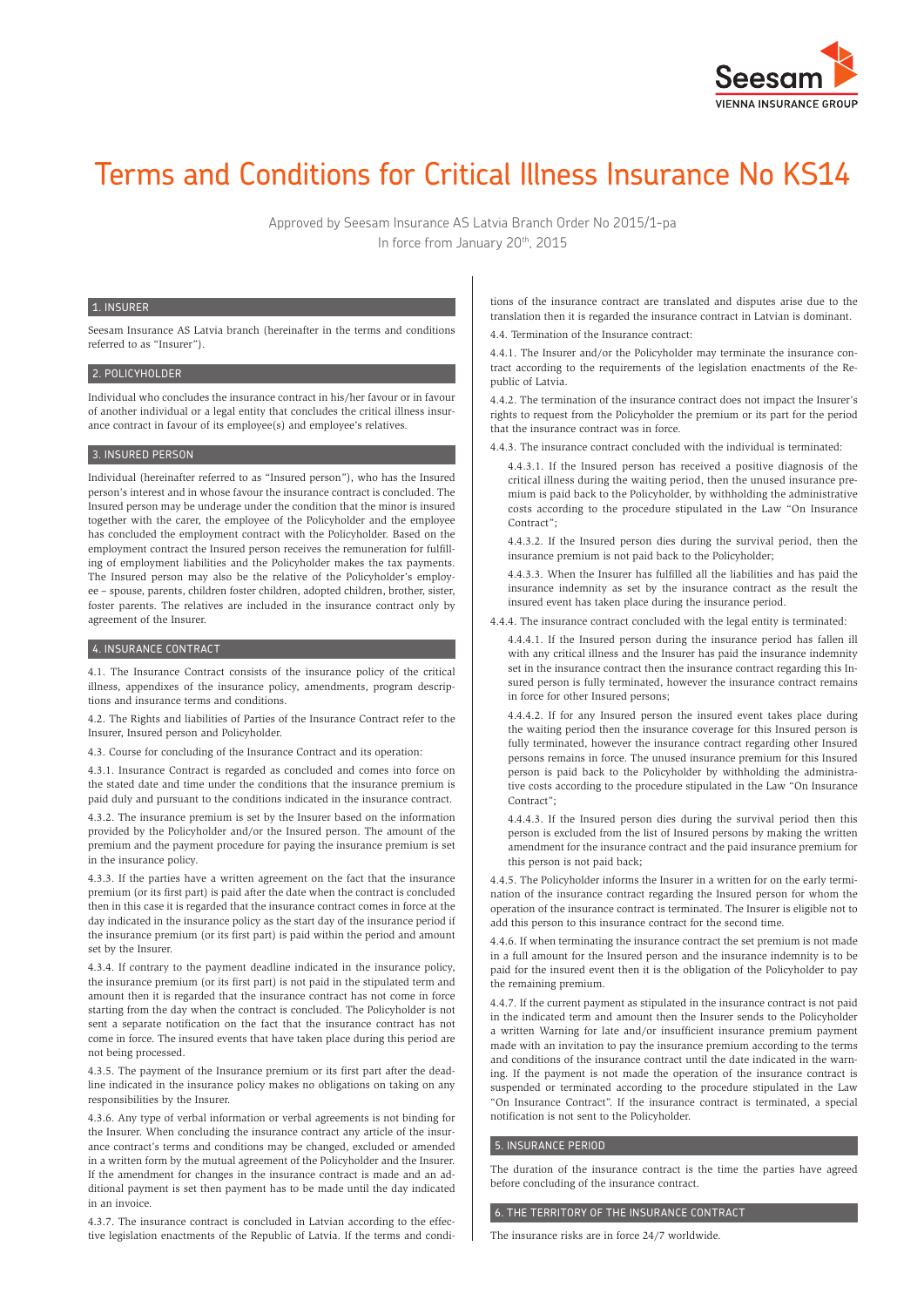

## 7. RIGHTS AND LIABILITIES OF POLICYHOLDER AND/OR INSURED PERSON

7.1. The Insured person is liable to submit a health declaration as well as to make the indicated additional medical examination required for additional evaluation of the insurance risk in the medical institution indicated by the Insurer. It is the liability of the Insured person to provide true information on the personal health conditions and on the medical examinations made.

7.2. It is the liability of the Policyholder and/or the Insured person to inform the Insurer in a written form immediately as soon as possible on all conditions that may increase the occurrence of the insured risk or amount of possible loss as well as to inform about any changes in the initially provided information. Regarding this notification the Insurer maintains the rights to include these changes in the insurance contract or not by calculating the additional insurance premium, if as the result of these changes the insurance risk increases.

7.3. It is the liability of the Policyholder and/or the Insured person to inform the Insurer about other existing valid insurance contracts that refer to the same insurance object.

7.4. If the Insured person is not the Policyholder the liability of the Policyholder it to inform the Insured person on the fact that the Insured person is insured according to the specific insurance contract and the Policyholder has agreed with the Insurer regarding these conditions and these conditions are binding to the Insured person and have to be followed by this party.

7.5. It is the liability of the Policyholder and/or the Insured person to be familiar with all requirements of the insurance contract regulations and to observe and fulfil them as stipulated by the Insurer.

7.6. The Insured person has to take care of own health condition.

7.7. The Insured person has to make the mandatory and recommended health examinations according to the effective legislation enactments of the Republic of Latvia.

7.8. The Insurer needs to be informed immediately as soon as it is practically possible but no later than within 30 (thirty) days after setting of the initial or final diagnosis by the physician in case of the critical illness on the occurrence of the insured risk by the Insured person and/or policyholder, representative of the Insured person or the beneficiary.

7.9. When the insured event takes place the Insured person needs to observe all instructions given by the treating physician.

7.10. It is the liability of the Insured person to submit all required documents requested by the Insurer for processing the claim and for taking the decision.

7.11. In the case of the death of the Policyholder and/or the Insured person or in the case of the Insured person's death it is the liability of the beneficiary or the heir to ensure the Insurer's request to find and to assess the conditions of the critical illness.

7.12. The responsibility of proving the occurrence of the insured event lies on the Insured person but in the case of Insured person's death this liability lies on the beneficiary or the heir, if the beneficiary has not been indicated in the insurance contract.

7.13. Application on the occurrence of the insured event may be submitted electronically via the website of the Insurer **[www.seesam.lv](http://www.seesam.lv)** or it may be sent to an e-mail address: **[veseliba@seesam.lv](mailto:veseliba%40seesam.lv?subject=Application)**. Application for receiving the insurance indemnity and other documents justifying the insured event may also be submitted at the Insurer's office in presence.

7.14. The Insured person is eligible to submit a complaint to the Insurer on the decision made regarding the indemnity within 30 (thirty) calendar days starting from the day the decision is received.

## 8. CONSEQUENCES FOR NOT FULFILLING OF THE LIABILITIES BY THE POLICYHOLDER AND/OR THE INSURED PERSON

8.1. If any activity or inactivity by the Policyholder and/or the Insured person has been or will be the reason for the deception of the Insurer then the insurance contract will be found invalid from the day it was concluded, except if the Law "On Insurance Contract" forbids that if the deception has happened as the result of light negligence. The Insurer does not return the insurance premium paid.

8.2. According to own discretion the Insurer may refuse to pay the insurance indemnity or to decrease its payment by 50 (fifty) per cent if the Policyholder and/or the Insured person has not fulfilled any of the conditions of the insurance contract or has fulfilled them partially as well as if the Policyholder and/ or the Insured person has violated any effective requirements of the legislation enactments of the Republic of Latvia that refer to the insurance case, except cases when unfulfilling of such insurance contract conditions has taken place due to light negligence – in this case the Insurer acts according to the conditions of the Law "On Insurance Contract".

8.3. In case if the Policyholder or the Insured person as the result of their activity or inactivity have made a negative impact on the any rights' application then the Insurer is eligible to decrease the insurance indemnity by 50 (fifty) per cent or to refuse from paying the insurance indemnity in a full amount.

8.4. The Insurer does not pay the insurance indemnity if the occurrence of the insured risk has been caused by the malice or gross negligence of the Policyholder, Insured person, beneficiary. The paid insurance premium is not returned by the Insurer.

## 9. RIGHTS AND LIABILITIES OF THE INSURER

# **9.1. Liabilities of the Insurer:**

9.1.1. In case the insurance contract is concluded Insurer hands out to the Policyholder the package of documents forming the integral part of the contract – the insurance policy, addendums of the insurance policy, description of the insurance program.

9.1.2. According to the concluded insurance contract when the insured event takes place to make the payment of the insurance indemnity to the Insured person or beneficiary according to the terms and conditions of the insurance contract.

9.1.3. To ensure the availability of the insurance terms and conditions of critical illnesses on the Insurer's website www.seesam.lv.

## **9.2. Rights of the Insurer:**

9.2.1. To request from any physical person individually to fill in the health declaration before preparing of the insurance offer and to determine additional medical inspections to be made in a medical institution indicated by the Insurer in order to assess the risk and to determine the insurance premium.

9.2.2. To make sure on trustworthiness of the submitted information, occurrence of the insurance case and justification of paying the insurance indemnity by getting familiar with the medical documentation available to medical institutions and medical practitioners and/or in case of ambiguity to turn to the independent certified physician-expert chosen by the Insurer for the inspection of the health condition and/or justification of occurrence of the insured event.

9.2.3. To request to submit documents certifying the occurrence of the insured event before the decision is made regarding the indemnity in the case.

9.2.4. To refuse the payment of the insurance indemnity or to decrease it according to the procedure stipulated in these terms and conditions and in the legislation enactment of the Republic of Latvia.

9.2.5. To process the data of the Policyholder, Insured person and the beneficiary, including the sensitive data. Data processing is done pursuant to the Personal Data Protection Law. Insurer ensures secure storage of the personal data.

9.2.6. To send electronically the decision made regarding the insurance indemnity to the Insured person using contact details provided by the Insured person.

## 10. PAYMENT PROCEDURE OF THE INSURANCE INDEMNITY

10.1. The Policyholder and/or the Insured person, beneficiary or heir submits to the Insurer a written application on the occurrence of the insured risk.

10.2. Within the period of 30 (thirty) days the Insurer reviews all the received documentation and takes the decision whether the occurrence of the event of the Insured risk is the insured risk:

10.2.1. If the Insured event is found and parties have agreed on the amount of the insurance indemnity then:

10.2.1.1. The Insurer takes the decision on the payment of the insurance indemnity;

10.2.1.2. The Insurer pays the insurance indemnity within the 5 (five) working days after the decision is taken;

10.2.1.3. If parties have agreed mutually on this fact the procedure of the insurance indemnity payment can be made by both parties in a written form by composing and signing a regulation protocol for losses.

10.2.2. If the insured event is found but parties have not agreed on the amount of the insurance indemnity then:

10.2.2.1. Insurer is eligible to request additional documents for determining the amount of the insurance indemnity;

10.2.2.2. Insurer is eligible to make unilateral decision and to invite a physician-expert for determining the amount of the insurance indemnity. The conclusion of the physician-expert will be binding to both the Policyholder and the Insured person;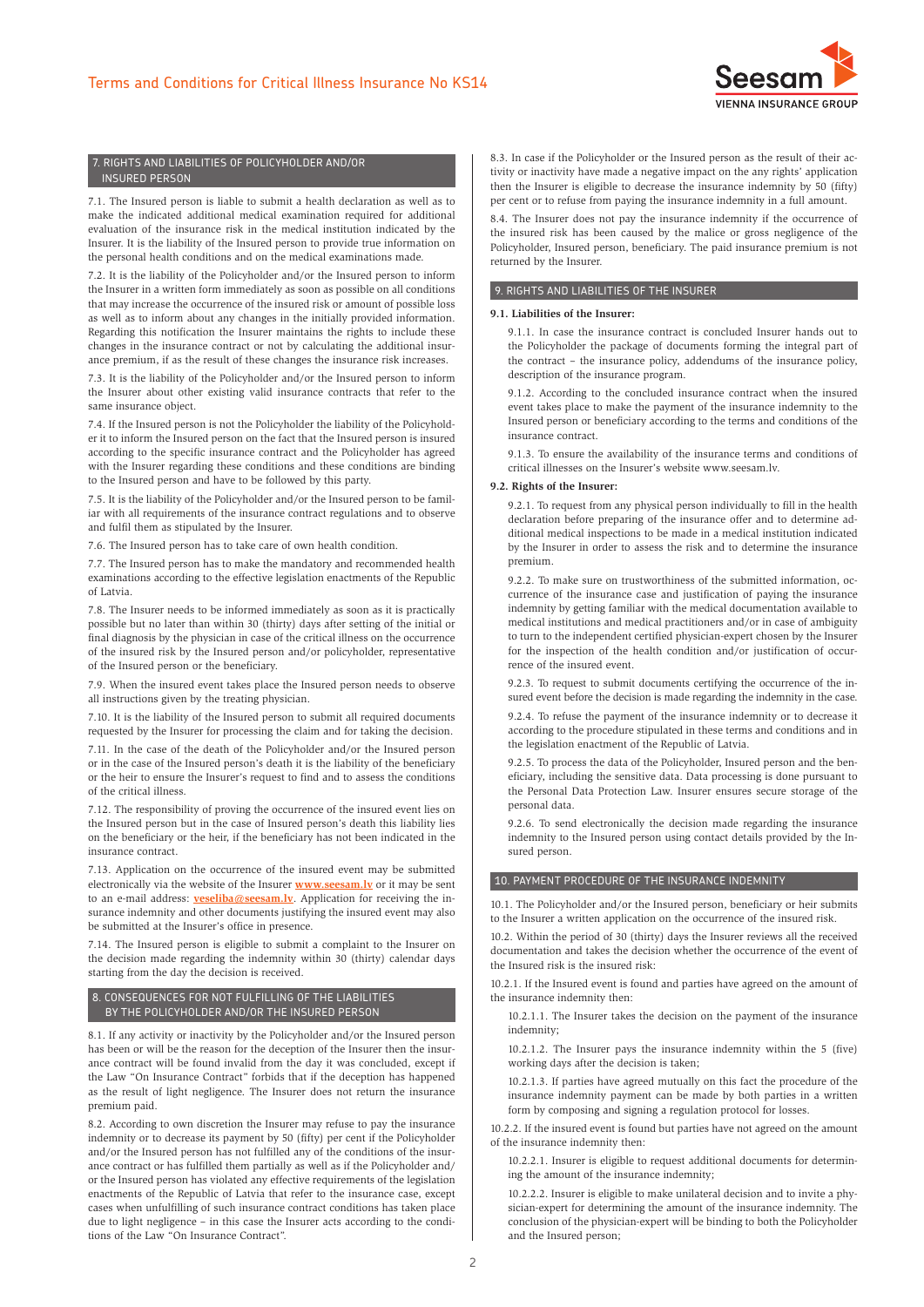

10.2.2.3. By assessing the physician's conclusion the Insurer takes the decision on the amount of the insurance indemnity and other disputable issues;

10.2.2.4. Within 5 (five) working days after the receiving of the signed loss regulation protocol the Insurer pays the insurance indemnity.

10.2.3. If the insured event is not found:

10.2.3.1. Then the Insurer takes the decision on refusing to pay the insurance indemnity;

10.2.3.2. The Insurer informs the Insured person, heir of Insured person or beneficiary on the decision taken within 5 (five) working days after the decision is made.

10.3. The Insurer pays the insurance indemnity to the Insured person, heir of the Insured person or beneficiary only for the insured event that is proved with the corresponding documents.

10.4. Only 1 (one) insurance indemnity is paid to the Insured person during the period of insurance.

10.5. In case if the Policyholder – physical person – has been applied divided payment for the insurance premium then the Insurer is eligible to withhold from the insurance indemnity to be paid the difference between the paid insurance premium and the full insurance premium.

10.6. In case due to the objective reasons the Insurer is not able to observe the aforesaid term then the term is extended up to six months by a notice to the receiver of the indemnity.

## 11. COURSE FOR SOLVING OF DISPUTES AND CONFIDENTIALITY

11.1. Any disputes are solved by means of the negotiations.

11.2. If the disputes have arisen based on the issue not regulated by the terms and conditions of the insurance regulations then for solving of this issue the parties will apply the enactments of the Republic of Latvia, including the Law "On the Insurance Contract" and "Law on Consumer Protection".

11.3. If parties are not able to solve the dispute by means of the negotiations then the case is given for proceeding at the court of the Republic of Latvia under the laws of the Republic of Latvia.

11.4. The dividing of the Insurance contract in articles, paragraphs and titles do not impact their legal explanation.

11.5. Unless the law stipulates otherwise the Insurer, the Insured person and the Policyholder undertakes without a written agreement not to disclose to the third parties the information that has become known during the activity period of the insurance contract or after this term. The confidentiality shall be observed for unlimited time period regardless the fact if this contract is in force. Publicly available information is not regarded as confidential if it has not become public by violating the law or the liabilities of the contract.

## 12. GENERAL EXCEPTIONS

12.1. The Insurer's liability to pay the insurance indemnity for the insured event does not come into force if the losses have been caused as the result of an exception that is envisaged by the legislation enactments of the Republic of Latvia or in the insurance contract.

12.2. The Insurer does not pay the insurance indemnity if:

12.2.1. The conditions and instructions given in the insurance regulations and program are not observed;

12.2.2. The critical illness set in the insurance program is not diagnosed according to the set criteria;

12.2.3. The Insured person has mislead the Insurer by providing false information on own health condition;

12.2.4. The cause of illness is:

12.2.4.1. The result of usage of alcohol or any narcotic or other toxic substances;

12.2.4.2. The Insured person on purpose has caused injuries, committed a suicide or its attempts;

12.2.4.3. Illegal action of the Insured person, sentencing in a prison;

12.2.4.4. Usage of medicaments or similar substances or participation of the Insured person in clinical trials;

12.2.4.5. Human immunodeficiency virus (HIV), except if it has been caused by the blood transfusion, or acquired human immune deficiency virus and any their derivatives or other illnesses after infection with HIV; 12.2.4.6. Psychic or mental problems that result in a stroke, convulsions, epilepsy or other spasmodic attacks;

12.2.4.7. Result of long-term chronic illness.

12.2.5. There are general exclusions:

12.2.5.1. Terrorism – act of terrorism or its result, regardless of any causes that due to coincidence or otherwise have facilitated occurrence of losses, damages or expenses; in the context of this condition with terrorism it is understood violence or dangerous activity threatening human life, material or intangible property or infrastructure with intention to influence any government or to keep the society or its part in fear;

12.2.5.2. In occasion of war, military invasion, civil war, revolt, revolution, rebellion, military or other power usurpation;

12.2.5.3. Global nature calamities and natural disasters.

12.2.6. In case of an individual insurance contract the critical illness takes place during the waiting period after the insurance contract has come in force;

12.2.7. During the activity term of a group contract additional Insured person is being added and for this person the critical illness starts during the waiting period;

12.2.8. The Insured person dies during the survival period after the diagnosis of the critical illness is set;

12.2.9. Instructions given by the physician are not followed;

12.2.10. The critical illness of the Insured person's child has arisen due to intentional or unintentional activities and they have been caused by parents, guardians or Policyholder indicated in the insurance policy or beneficiary;

12.2.11. If Insured person has received medical consulting and/or treatment or also has known about the diagnosed critical illness before the beginning of the insurance period.

## 13. CRITICAL ILLNESS PROGRAM

13.1. The insurance program consists of the insurance risks included in the insurance program – critical illnesses that are diagnosed at the medical institutions registered in the Register of Health Care Institutions, Enterprises, Practices and Certification of the of the Republic of Latvia and/or in the Commercial Register of the Enterprise Register of Latvia.

# 14. DOCUMENTS REQUIRED FOR THE PAYMENT OF THE INSURANCE INDEMNITY

14.1. In order to assess and to find whether the insured event has taken place the receiver of the indemnity shall submit:

14.1.1. Application on the occurrence of the insured risk as established by Insurer via www.seesam.lv;

14.1.2. Copy of a passport or another personal identification document;

14.1.3. Documents on occurrence of specific insured risk specified in the program descriptions for the corresponding risk;

14.1.4. Documents justifying and proving the first initial positive diagnosis for the Insured person and the final positive diagnosis for the illness of any of the critical illnesses approved by the physician who is indicated in the program descriptions for the diagnosed illness;

14.1.5. Copy of the Insured person's medical record and a written conclusion issued by the doctors' expertise commission indicating accurate diagnosis and the date of the setting the final diagnosis;

14.1.6. Copy of the insured person's death certificate (if the insured person has died);

14.1.7. Decision of sworn notary or court on dividing the heritage rights (if the insured person has died);

14.1.8. Statement regarding staying in a hospital indicating accurate diagnosis and the duration of stay;

14.1.9. Based on the Insurer's request additional documents proving the occurrence of the insured event;

14.1.10. Conclusion of a physician expert, by the request of the Insurer;

14.1.11. Autopsy of a deceased (costs are covered by the Insurer).

## 15. TERMINOLOGY

15.1. **Insurance object** – person's life or health.

15.2. **Insurance amount** – the sum of money indicted in the insurance contract and it is paid when the insured event occurs during the insurance period corresponding to the insured risk.

15.3. **Insurance premium** – the payment for the insurance indicated in the insurance policy.

15.4. **Insurance application** – specific template and content document as set by the Insurer filled in and submitted to the Insurer by the Policyholder and/